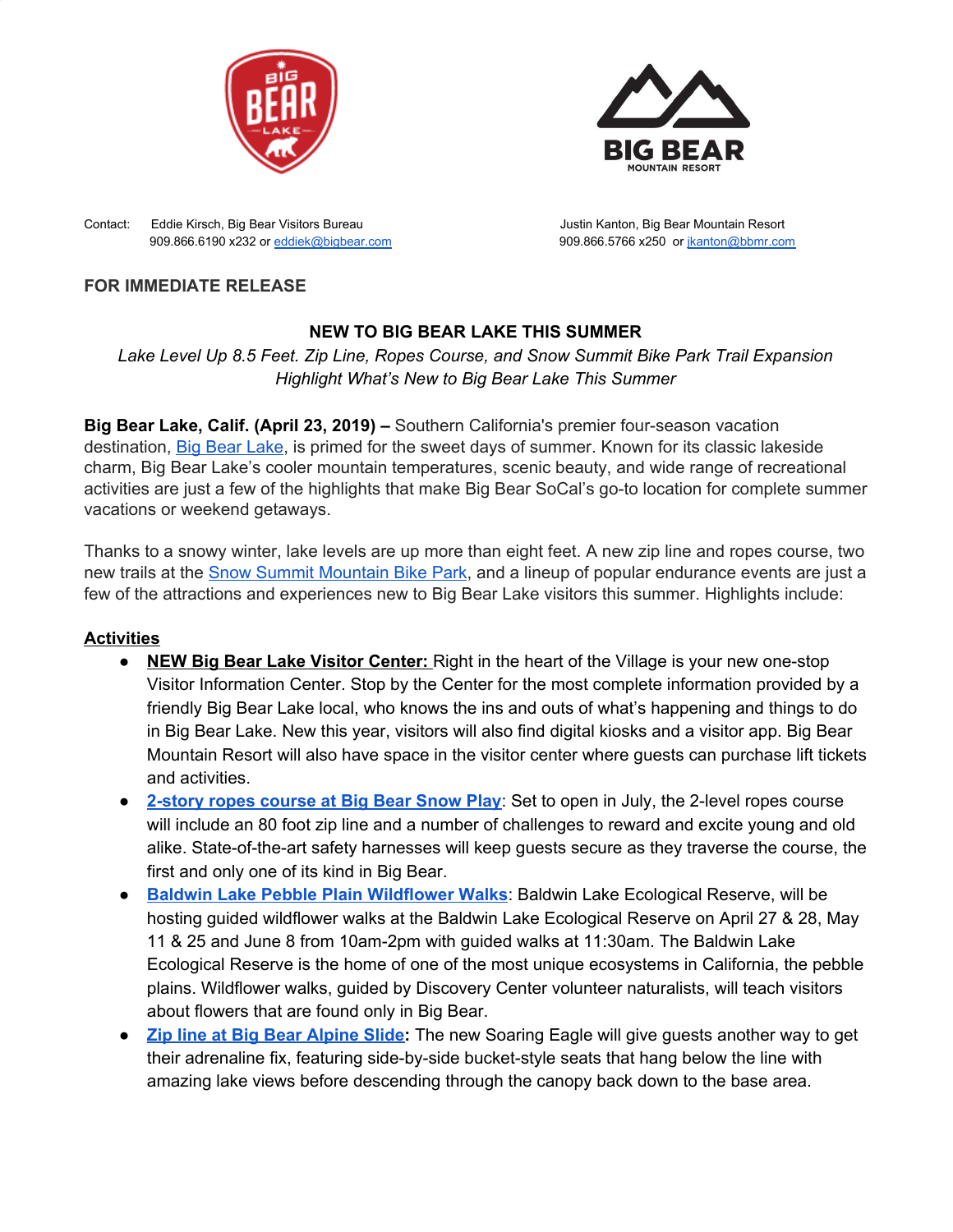**● Big Bear Lake's East Public Launch Ramp**: Just in time for the spring and summer months, the lake's East Public Launch Ramp is now open from 6am to 6pm daily. Closed last season due to low water levels, Big Bear Lake's water level is up 8.5 feet since fall.

## **New Dining**

- **Dank [Donuts](https://www.dankdonuts.com/)**: Located close to Bear Mountain and the Alpine Zoo, Dank Donuts sells a variety of donuts including baked, fried, vegan, and gluten-free options. Other breakfast items include breakfast burritos with homemade salsa, stuffed croissants, as well as jelly-jams, snack-packs, jerky, and more to take when you're out adventuring.
- **● The Pines [Tavern:](https://thepineslakefront.com/)** Located on a historic 1920's Big Bear restaurant site, The Pines Lakefront brings back a location that has roots directly tied to the lake. With a commanding view of the water and surrounding mountains, the new garden patio area offers a relaxing setting with its shade pergola and unobstructed views. *Coming Fall 2019.*

## **Big Bear Mountain Resort**

- **<u>Snow Summit [Mountain](https://www.bigbearmountainresort.com/summer/mountain-biking/mountain-biking/downhill-bike-park) Bike Park:</u>** Home to SoCal's best lift-served bike park with an extensive network of trails and terrain for riders of all disciplines and abilities. This summer, mountain bikers will find:
	- **New MTB and hiking trails:** Snow Summit is currently working with the US Forest Service on the approval process for a new top-to-bottom mountain bike trail intended for intermediate and advanced riders and a new hiking trail for the general public.
	- **New dual slalom course** at the base area. Compete with your buddies to see who's the fastest down the identical side-by-side runs.
	- **The FOX US Open of [Mountain](http://usopen.bike/#about) Biking** is coming to Snow Summit for the first time Sept. 12-15. Featuring some of the best enduro and downhill mountain bikers in the world, the US Open is completely free for spectators.

### ● **Big Bear Mountain Resort Events**:

- **Movies in the [Meadow:](https://www.bigbearmountainresort.com/search-results?q=movies%20in%20the%20meadow)** [S](https://www.bigbearmountainresort.com/search-results?q=movies%20in%20the%20meadow)now Summit's Movies in the Meadow series will feature free screenings of family-friendly films in the base area throughout the summer with concessions available for purchase from the Bighorn Smokehouse and seating available on a first-come, first-serve basis. This summer's screenings include:
	- May 25 at 8pm: TURBO (PG, 1 hour and 36 minutes)
	- June 15 at 8pm: School of Rock (PG-13,1 hour and 49 minutes)
	- July 6 at at 8pm: Trolls (PG, 1 hour and 32 minutes)
	- August 3 at 7:45pm: Ralph Breaks the Internet (PG, 1 hour and 56 minutes)
	- August 17 at 7:45pm: Ratatouille (G, 1 hour and 51 minutes)
	- September 7 at 7:45pm: How to Train Your Dragon: The Hidden World (PG, 1 hour and 44 minutes)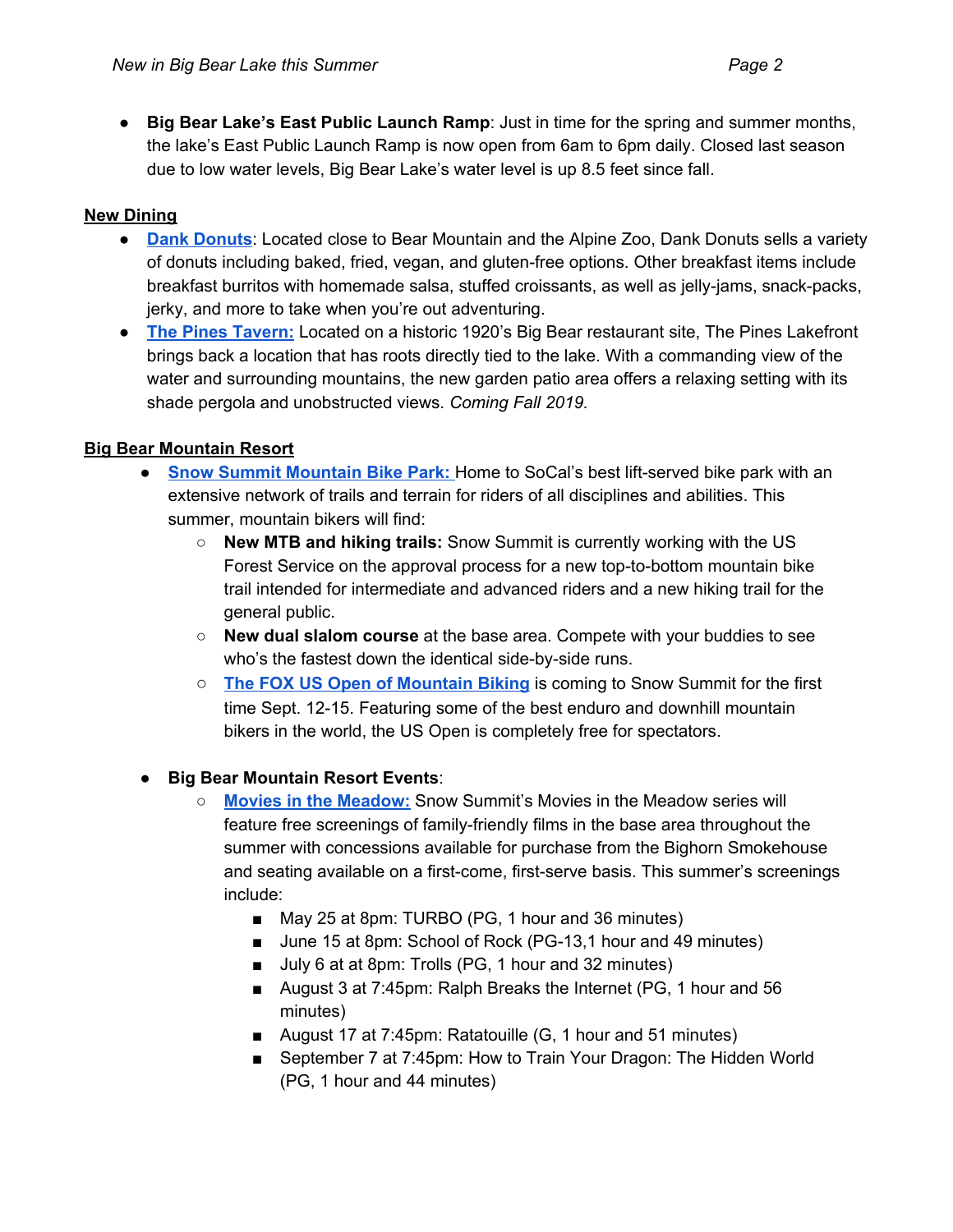- **[Spartan](https://www.spartan.com/en/race/detail/2645/overview) SoCal Beast & Sprint #2**: One of the most challenging Spartan races returns to the mountains of Big Bear May 15 & 16. Reaching elevations as high as 8,200 feet, this course is a strenuous test of endurance, strength and determination.
- **[Above](https://www.bigbearmountainresort.com/summer/things-to-do/events/event-detail?url=above-the-boom&day=4&month=7&year=2019) the Boom** Visitors looking for a memorable Fourth of July experience can head to Snow Summit and take the Scenic Sky Chair to the top of the mountain and enjoy family-friendly entertainment and panoramic views of the Big Bear Fireworks Spectacular. Limited tickets available.
- **Crafts N [Cranks](https://www.bigbearmountainresort.com/summer/things-to-do/events/event-detail?url=crafts-cranks&day=22&month=7&year=2017)** will return to Snow Summit, July 20-21. Part bike race, part beer festival with live music and a few carnival rides mixed in for good measure, Crafts N Cranks has become one of the bigger mountain biking events on the West Coast, offering a prize purse to match.

### **Events**

- **● [National](https://ultrasignup.com/register.aspx?did=65695) Trails Day Run & Hike:** Kodiak Ultra Marathons is partnering with the Big Bear Valley Trails Foundation to bring you a fun-filled day of running, hiking, and an introduction to trail maintenance. Although the trail maintenance is not required, we will have groups working on the trails from 9am-12pm, so if you finish your run before noon we hope you'll join in the fun!
- **● [Adventure](https://www.adventurevanexpo.com/contact) Van Expo on June 1 -2**[:](https://www.adventurevanexpo.com/contact) Will feature built-out Mercedes Sprinters (mostly) 4x4 rigs, accessories, and more. Come out and meet the builders, network with Vanlifers and check out all kinds of unique workmanship.
- **Grill and Chill Memorial [Weekend](https://www.bigbear.com/things-to-do/special-events/2019-grill-and-chill/) Festival:** Doubling the amount on BBQ, the Grill and Chill Festival is back for a second year with live music, craft beer, delicious BBQ and a new kids play area featuring "Dino Encounters." For the first time fans can purchase VIP [tickets](https://www.eventbrite.com/e/2019-grill-chill-kc-bbq-advance-grill-master-premium-access-tickets-tickets-55939115400) ahead of time and skip the lines for food and beverages.
- **Big Bear Lake [Maifest](https://bigbearevents.com/event/2nd-annual-wyatts-maifest/2019-05-25/)**: Maifest is a tradition spring celebration in Germany and known as "Oktoberfest's little sister." Head to the Big Bear Convention Center May 25 & 26 for Big Bear's Maifest, featuring German music, food and beer. Enjoy the May Pole, special MaiBock Beer and a Maibowle.
- **[Fishing](https://www.bigbear.com/things-to-do/special-events/fishing-for-50k-trout-tournament/) for 50K**: 80 tagged rainbow trout including five with \$10,000 tags will be stocked for SoCal's best trout tournament, returning to Big Bear lake June 8 & 9.
- **Big Bear Chili Cook-off:** The Big Bear Chili Cook-off returns July 13. An ICS World Qualifier, the event is free to attend and features 40+ competing chefs, live bands, craft beer and much more.
- **Tour de Big [Bear:](https://bigbearcycling.com/tour-de-big-bear-big-bear-dot-com/)** The Tour de Big Bear celebrates ten years of beautiful mountain riding Aug. 3. With 10k, 25, 50, 70 and 109 mile courses, there's a route for every cycling enthusiast. Use the code BBDOTCOM19 to get 10% off your entry**.**
- **[Kodiak](https://www.kodiak100.com/) 100:** Featuring nearly 17,000 feet of vertical climbing, and sustained running over 7,000 feet in elevation, the Kodiak is a true test and takes place Aug. 16-18. Also featuring a 50 mile race and a 50k race, the event is a UTMB Qualifying Race.
- **Grizzly 100 & Big Bear MTB Gran [Fondo:](http://bbvrace.com/)** Big Bear Lake's premier mountain bike event returns Sept. 28. Offering epic technical riding on some of the best single track courses in